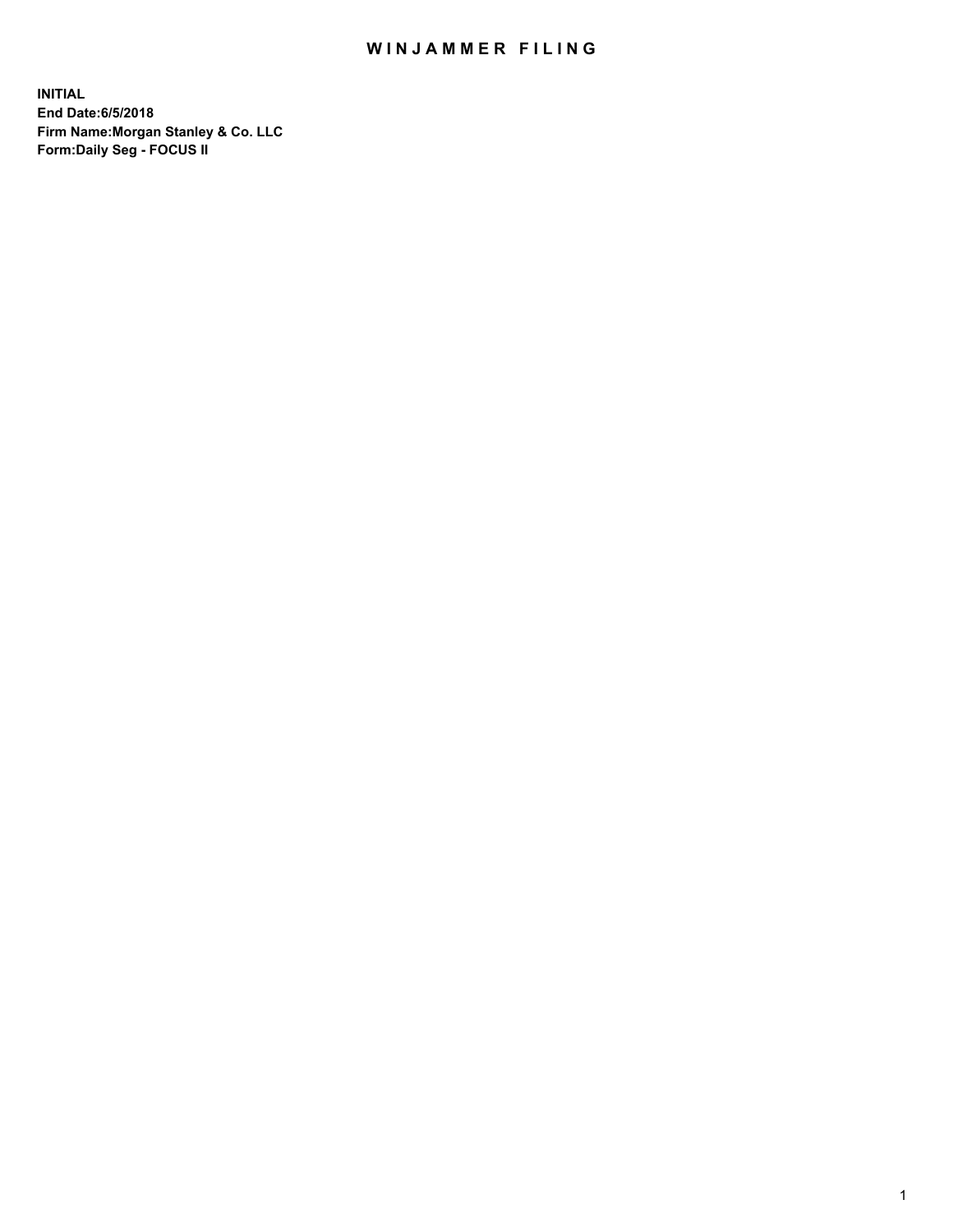### **INITIAL End Date:6/5/2018 Firm Name:Morgan Stanley & Co. LLC Form:Daily Seg - FOCUS II Daily Segregation - Cover Page**

| Name of Company                                                                   | Morgan Stanley & Co. LLC     |
|-----------------------------------------------------------------------------------|------------------------------|
| <b>Contact Name</b>                                                               | Ikram Shah                   |
| <b>Contact Phone Number</b>                                                       | 212-276-0963                 |
| <b>Contact Email Address</b>                                                      | Ikram.shah@morganstanley.com |
| FCM's Customer Segregated Funds Residual Interest Target (choose one):            |                              |
| a. Minimum dollar amount: : or                                                    | 280,000,000                  |
| b. Minimum percentage of customer segregated funds required:%; or                 |                              |
| c. Dollar amount range between: and; or                                           | 0 <sub>0</sub>               |
| d. Percentage range of customer segregated funds required between: % and %.       | 00                           |
| FCM's Customer Secured Amount Funds Residual Interest Target (choose one):        |                              |
| a. Minimum dollar amount: ; or                                                    | 140,000,000                  |
| b. Minimum percentage of customer secured funds required:% ; or                   |                              |
| c. Dollar amount range between: and; or                                           | 0 <sub>0</sub>               |
| d. Percentage range of customer secured funds required between: % and %.          | <u>00</u>                    |
| FCM's Cleared Swaps Customer Collateral Residual Interest Target (choose one):    |                              |
| a. Minimum dollar amount: ; or                                                    | 92,000,000                   |
| b. Minimum percentage of cleared swaps customer collateral required:%; or         | <u>0</u>                     |
| c. Dollar amount range between: and; or                                           | <u>0 0</u>                   |
| d. Percentage range of cleared swaps customer collateral required between:% and%. | <u>00</u>                    |

Attach supporting documents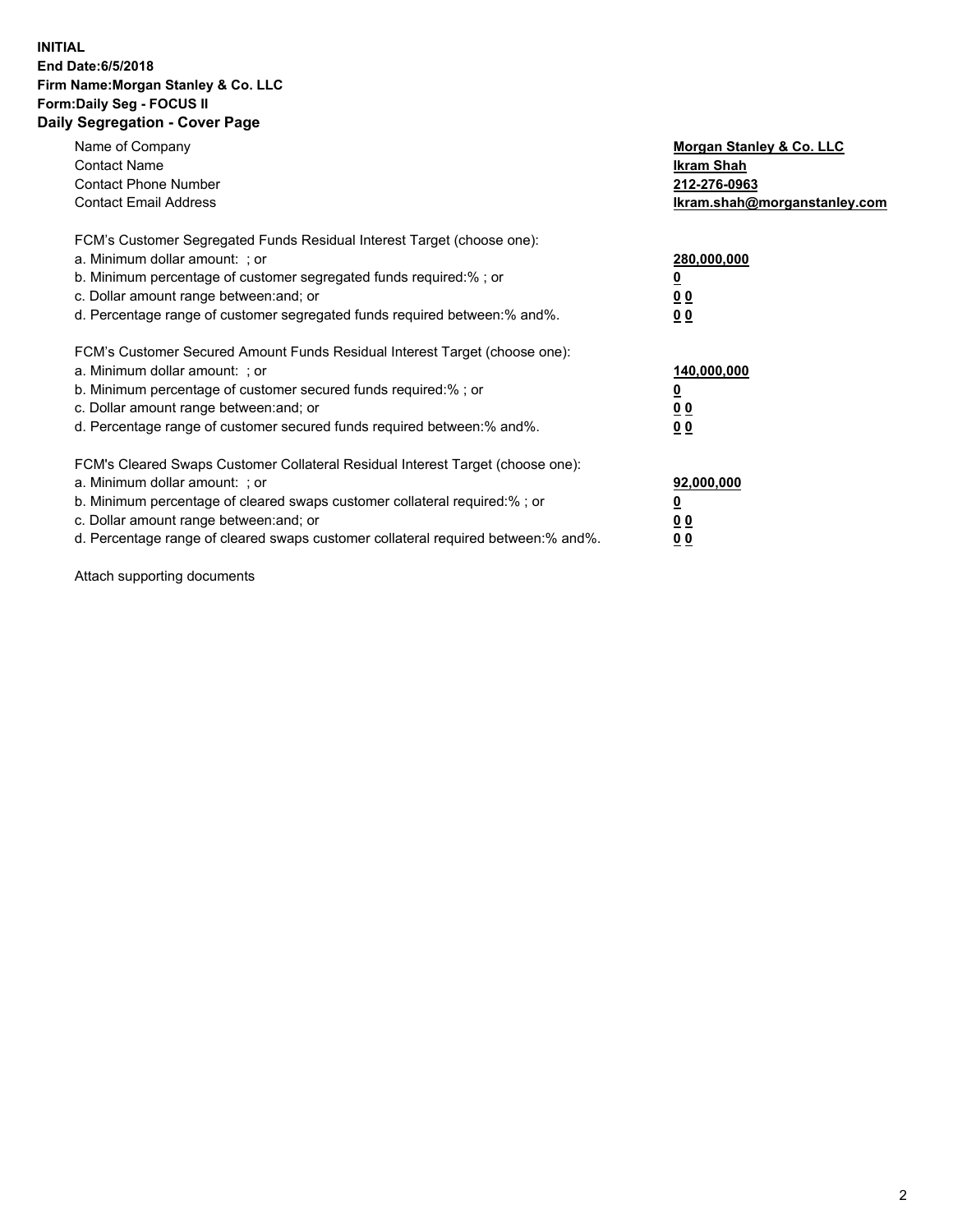# **INITIAL End Date:6/5/2018 Firm Name:Morgan Stanley & Co. LLC Form:Daily Seg - FOCUS II**

## **Daily Segregation - Secured Amounts**

|                | Foreign Futures and Foreign Options Secured Amounts                                                        |                                     |
|----------------|------------------------------------------------------------------------------------------------------------|-------------------------------------|
|                | Amount required to be set aside pursuant to law, rule or regulation of a foreign                           | $0$ [7305]                          |
|                | government or a rule of a self-regulatory organization authorized thereunder                               |                                     |
| $\mathbf{1}$ . | Net ledger balance - Foreign Futures and Foreign Option Trading - All Customers                            |                                     |
|                | A. Cash                                                                                                    | 3,223,940,079 [7315]                |
|                | B. Securities (at market)                                                                                  | 2,019,856,195 [7317]                |
| 2.             | Net unrealized profit (loss) in open futures contracts traded on a foreign board of trade                  | 142,562,717 [7325]                  |
| 3.             | Exchange traded options                                                                                    |                                     |
|                | a. Market value of open option contracts purchased on a foreign board of trade                             | 32,734,135 [7335]                   |
|                | b. Market value of open contracts granted (sold) on a foreign board of trade                               | -29,101,362 [7337]                  |
| 4.             | Net equity (deficit) (add lines 1.2. and 3.)                                                               | 5,389,991,764 [7345]                |
| 5.             | Account liquidating to a deficit and account with a debit balances - gross amount                          | 43,743,428 [7351]                   |
|                | Less: amount offset by customer owned securities                                                           | <u>-42,157,727</u> [7352] 1,585,701 |
|                |                                                                                                            | [7354]                              |
| 6.             | Amount required to be set aside as the secured amount - Net Liquidating Equity                             | 5,391,577,465 [7355]                |
|                | Method (add lines 4 and 5)                                                                                 |                                     |
| 7.             | Greater of amount required to be set aside pursuant to foreign jurisdiction (above) or line                | 5,391,577,465 [7360]                |
|                | 6.                                                                                                         |                                     |
|                | FUNDS DEPOSITED IN SEPARATE REGULATION 30.7 ACCOUNTS                                                       |                                     |
| 1.             | Cash in banks                                                                                              |                                     |
|                | A. Banks located in the United States                                                                      | 622,234,977 [7500]                  |
|                | B. Other banks qualified under Regulation 30.7                                                             | 819,743,733 [7520] 1,441,978,710    |
|                |                                                                                                            | [7530]                              |
| 2.             | Securities                                                                                                 |                                     |
|                | A. In safekeeping with banks located in the United States                                                  | 99,364,276 [7540]                   |
|                | B. In safekeeping with other banks qualified under Regulation 30.7                                         | 0 [7560] 99,364,276 [7570]          |
| 3.             | Equities with registered futures commission merchants                                                      |                                     |
|                | A. Cash                                                                                                    | 6,129,600 [7580]                    |
|                | <b>B.</b> Securities                                                                                       | $0$ [7590]                          |
|                | C. Unrealized gain (loss) on open futures contracts                                                        | -88,625 [7600]                      |
|                | D. Value of long option contracts                                                                          | $0$ [7610]                          |
|                | E. Value of short option contracts                                                                         | 0 [7615] 6,040,975 [7620]           |
| 4.             | Amounts held by clearing organizations of foreign boards of trade                                          |                                     |
|                | A. Cash                                                                                                    | $0$ [7640]                          |
|                | <b>B.</b> Securities                                                                                       | $0$ [7650]                          |
|                | C. Amount due to (from) clearing organization - daily variation                                            | $0$ [7660]                          |
|                | D. Value of long option contracts                                                                          | $0$ [7670]                          |
|                | E. Value of short option contracts                                                                         | 0 [7675] 0 [7680]                   |
| 5.             | Amounts held by members of foreign boards of trade                                                         |                                     |
|                | A. Cash                                                                                                    | 1,969,225,270 [7700]                |
|                | <b>B.</b> Securities                                                                                       | 1,920,491,919 [7710]                |
|                | C. Unrealized gain (loss) on open futures contracts                                                        | 142,651,343 [7720]                  |
|                | D. Value of long option contracts                                                                          | 32,734,135 [7730]                   |
|                | E. Value of short option contracts                                                                         | -29,101,362 [7735] 4,036,001,305    |
|                |                                                                                                            | [7740]                              |
| 6.             | Amounts with other depositories designated by a foreign board of trade                                     | $0$ [7760]                          |
| 7.             | Segregated funds on hand                                                                                   | $0$ [7765]                          |
| 8.             | Total funds in separate section 30.7 accounts                                                              | 5,583,385,266 [7770]                |
| 9.             | Excess (deficiency) Set Aside for Secured Amount (subtract line 7 Secured Statement<br>Page 1 from Line 8) | 191,807,801 [7380]                  |
| 10.            | Management Target Amount for Excess funds in separate section 30.7 accounts                                | 140,000,000 [7780]                  |
| 11.            | Excess (deficiency) funds in separate 30.7 accounts over (under) Management Target                         | 51,807,801 [7785]                   |
|                |                                                                                                            |                                     |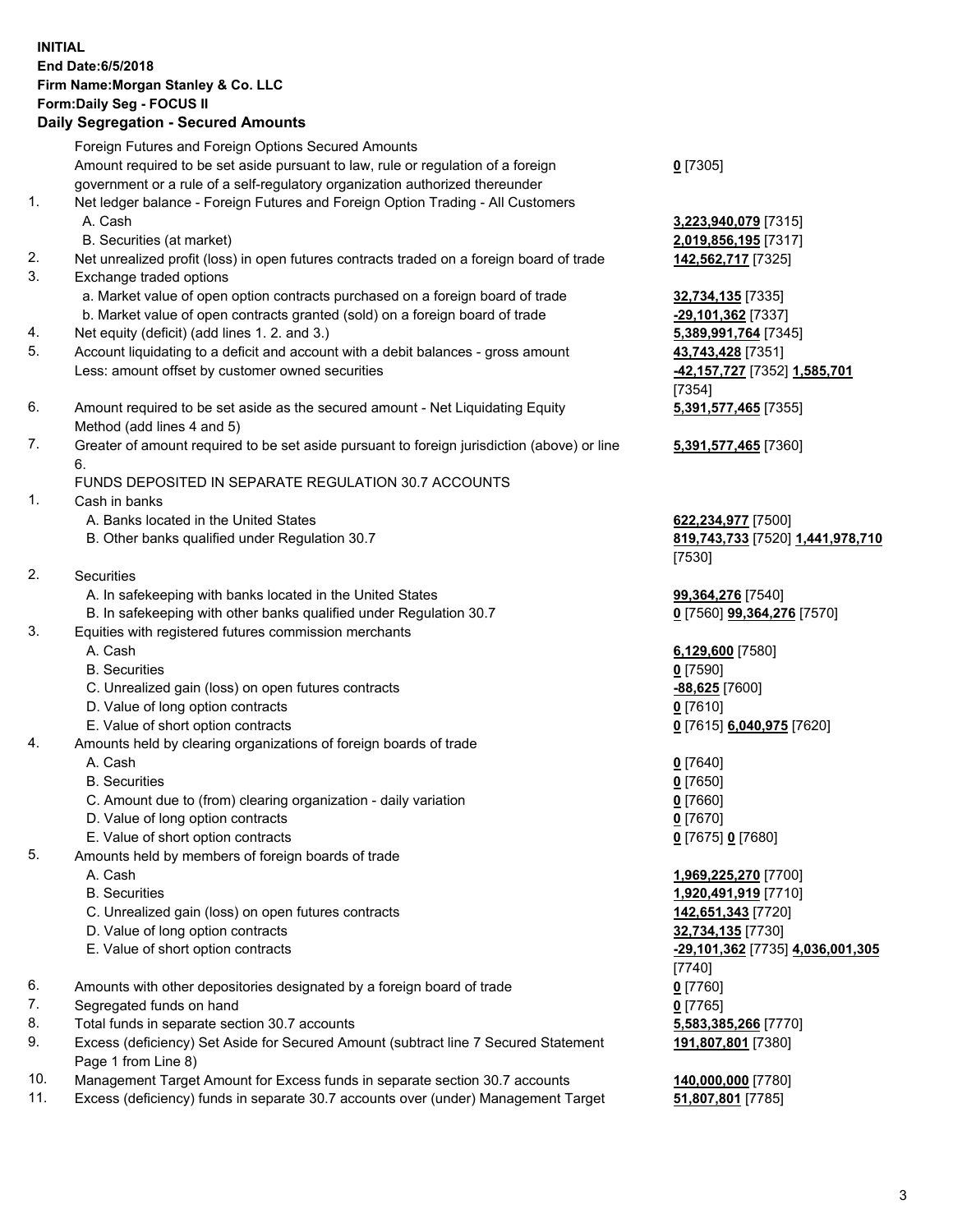# **INITIAL End Date:6/5/2018 Firm Name:Morgan Stanley & Co. LLC Form:Daily Seg - FOCUS II**

# **Daily Segregation - Segregation Statement**

SEGREGATION REQUIREMENTS(Section 4d(2) of the CEAct) 1. Net ledger balance A. Cash **9,760,451,290** [7010] B. Securities (at market) **5,586,680,286** [7020] 2. Net unrealized profit (loss) in open futures contracts traded on a contract market **474,729,816** [7030] 3. Exchange traded options A. Add market value of open option contracts purchased on a contract market **441,742,107** [7032] B. Deduct market value of open option contracts granted (sold) on a contract market **-628,198,504** [7033] 4. Net equity (deficit) (add lines 1, 2 and 3) **15,635,404,995** [7040] 5. Accounts liquidating to a deficit and accounts with debit balances - gross amount **264,656,383** [7045] Less: amount offset by customer securities **-262,139,894** [7047] **2,516,489** [7050] 6. Amount required to be segregated (add lines 4 and 5) **15,637,921,484** [7060] FUNDS IN SEGREGATED ACCOUNTS 7. Deposited in segregated funds bank accounts A. Cash **4,189,008,311** [7070] B. Securities representing investments of customers' funds (at market) **0** [7080] C. Securities held for particular customers or option customers in lieu of cash (at market) 8. Margins on deposit with derivatives clearing organizations of contract markets A. Cash **6,257,825,322** [7100] B. Securities representing investments of customers' funds (at market) **0** [7110] C. Securities held for particular customers or option customers in lieu of cash (at market) 9. Net settlement from (to) derivatives clearing organizations of contract markets **108,738,622** [7130] 10. Exchange traded options A. Value of open long option contracts **441,742,107** [7132] B. Value of open short option contracts **-628,198,504** [7133] 11. Net equities with other FCMs A. Net liquidating equity **5,751,549** [7140] B. Securities representing investments of customers' funds (at market) **0** [7160] C. Securities held for particular customers or option customers in lieu of cash (at market) **0** [7170] 12. Segregated funds on hand **0** [7150] 13. Total amount in segregation (add lines 7 through 12) **15,961,547,693** [7180] 14. Excess (deficiency) funds in segregation (subtract line 6 from line 13) **323,626,209** [7190] 15. Management Target Amount for Excess funds in segregation **280,000,000** [7194]

16. Excess (deficiency) funds in segregation over (under) Management Target Amount Excess

**1,022,021,644** [7090]

**4,564,658,642** [7120]

**43,626,209** [7198]